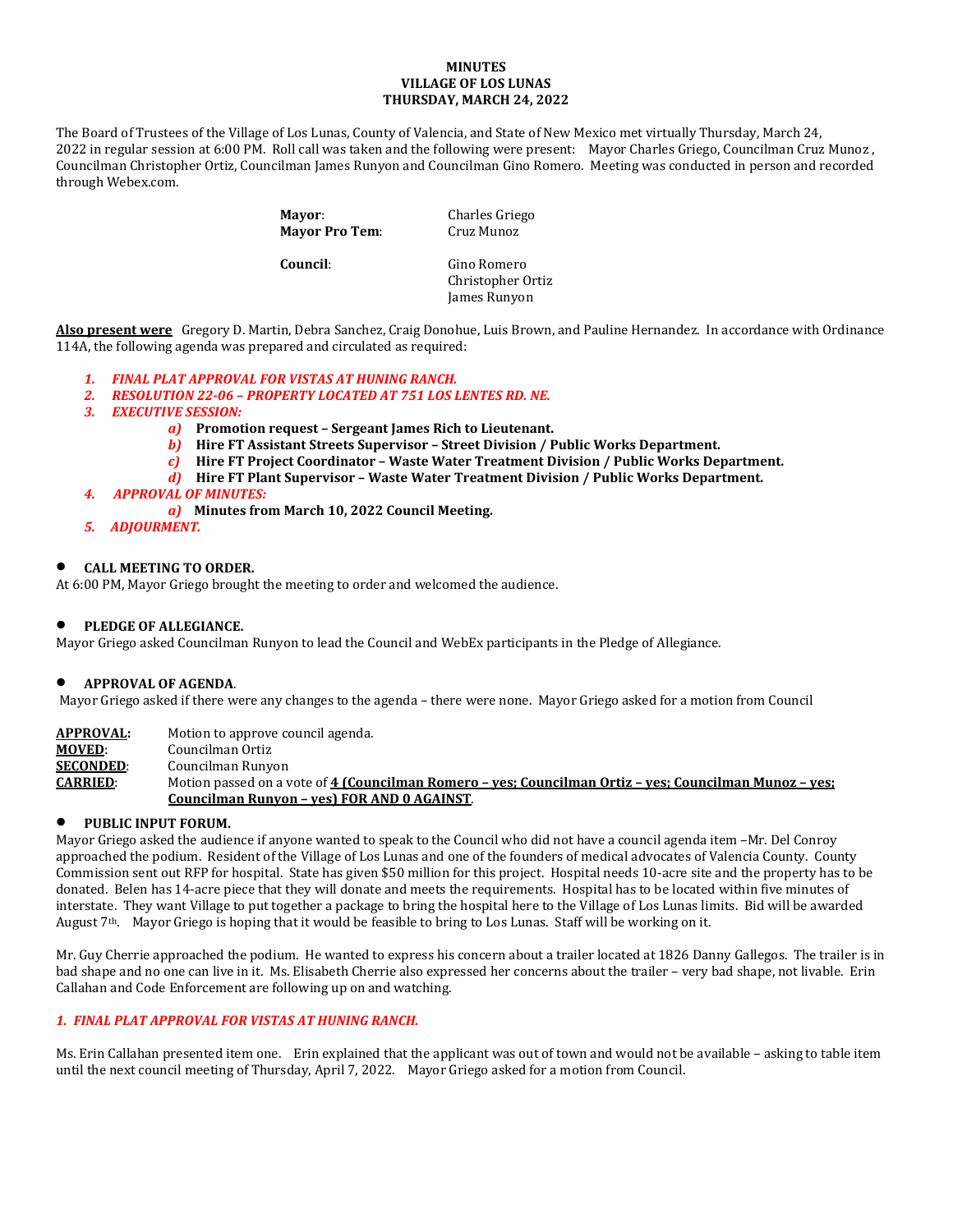### **APPROVAL:** Motion to table until the next council meeting of April 7, 2022.<br>**MOVED**: Councilman Romero **MOVED:** Councilman Romero<br>**SECONDED:** Councilman Ortiz **SECONDED:** Councilman Ortiz<br>**CARRIED:** Motion passed on **CARRIED**: Motion passed on a vote of **4 (Councilman Romero – yes; Councilman Ortiz – yes; Councilman Munoz – yes; Councilman Runyon – yes) FOR AND 0 AGAINST**.

## *2. RESOLUTION 22-06 – PROPERTY AT 751 LOS LENTES RD. NE.*

Ms. Erin Callahan presented item two. Erin read the resolution title – A resolution declaring the property located at 751 Los Lentes Rd. NE., Los Lunas, NM 87031 a menace to the public comfort, health, peace, and safety and thereby ordering the removal of any ad all weeds, ruins, rubbish, wreckage, debris or dangerous buildings from said property. Most people are familiar with the commercial trailers that were moved on to the property. Code Enforcement reacted by issuing citations for violations – no placement permit, no zoning verification, no building plans, really no way to approve the location of the structure on the property. The owner has been cited to Municipal Court, they have been ordered to provide proper plans and have not complied. Letters have been provided by several departments showing that this is a menace to public comfort, health, and safety. Community Development will coordinate the removal of these units. Mayor Griego commented – for the record, are there records of letters. Erin replied yes, her letter and the Police Chief. Mr. Paul Comrod, resident of Los Lunas, he asked if mobile homes need a license and permit. Mayor thanked him for his comment. Mayor Griego asked for a motion from Council.

| <b>APPROVAL:</b> | Motion to approve resolution 22-06 and adopt findings of Erin Callahan and Police Chief Lucero.        |
|------------------|--------------------------------------------------------------------------------------------------------|
| <b>MOVED:</b>    | Councilman Runyon                                                                                      |
| <b>SECONDED:</b> | Councilman Munoz                                                                                       |
| <b>CARRIED:</b>  | Motion passed on a vote of 4 (Councilman Romero – ves: Councilman Ortiz – ves: Councilman Munoz – ves: |
|                  | Councilman Runyon - yes) FOR AND 0 AGAINST.                                                            |

## *3.EXECUTIVE SESSION.*

Mayor Griego announced that the Council would be going into executive session pursuant to NMSA 1978 Section 10-15-1(H), the following matters may be discussed in closed session: promotion request for Sergeant James rich to Lieutenant; the hiring of a FT Assistant Streets Supervisor; FT Project Coordinator; and FT Plant Supervisor.

| <b>APPROVAL:</b> | Motion to approve                                                                                      |
|------------------|--------------------------------------------------------------------------------------------------------|
| <b>MOVED:</b>    | Councilman Romero                                                                                      |
| <b>SECONDED:</b> | Councilman Ortiz                                                                                       |
| <b>CARRIED:</b>  | Motion passed on a vote of 4 (Councilman Romero - yes; Councilman Ortiz - yes; Councilman Munoz - yes; |
|                  | <b>Councilman Runyon - ves) FOR AND 0 AGAINST.</b> 6:40PM                                              |

At 7:40PM, Mayor Griego asked for a motion from Council indicating that they discussed: : promotion request for Sergeant James rich to Lieutenant; the hiring of a FT Assistant Streets Supervisor; FT Project Coordinator; and FT Plant Supervisor.

| <b>APPROVAL:</b> | Motion to approve                                                                                      |
|------------------|--------------------------------------------------------------------------------------------------------|
| <b>MOVED:</b>    | Councilman Munoz                                                                                       |
| <b>SECONDED:</b> | Councilman Runyon                                                                                      |
| <b>CARRIED:</b>  | Motion passed on a vote of 4 (Councilman Romero - yes; Councilman Ortiz – yes; Councilman Munoz – yes; |
|                  | Councilman Runyon - yes) FOR AND 0 AGAINST.                                                            |

Regarding the promotion of Sgt. James Rich to Lieutenant was approved.

| <b>APPROVAL:</b> | Motion to approve                                                                                      |
|------------------|--------------------------------------------------------------------------------------------------------|
| <b>MOVED:</b>    | Councilman Runyon                                                                                      |
| <b>SECONDED:</b> | Councilman Romero                                                                                      |
| <b>CARRIED:</b>  | Motion passed on a vote of 4 (Councilman Romero – ves; Councilman Ortiz – ves; Councilman Munoz – ves; |
|                  | Councilman Runyon - yes) FOR AND 0 AGAINST.                                                            |

Regarding the hiring of a FT Assistant Streets Supervisor – Mayor Griego put up the name of Mr. Steven Walker.

| APPROVAL:        | Motion to approve                                                                                      |
|------------------|--------------------------------------------------------------------------------------------------------|
| <b>MOVED:</b>    | Councilman Ortiz                                                                                       |
| <b>SECONDED:</b> | Councilman Romero                                                                                      |
| <b>CARRIED:</b>  | Motion passed on a vote of 4 (Councilman Romero – yes; Councilman Ortiz – yes; Councilman Munoz – yes; |
|                  | Councilman Runyon - yes) FOR AND 0 AGAINST.                                                            |